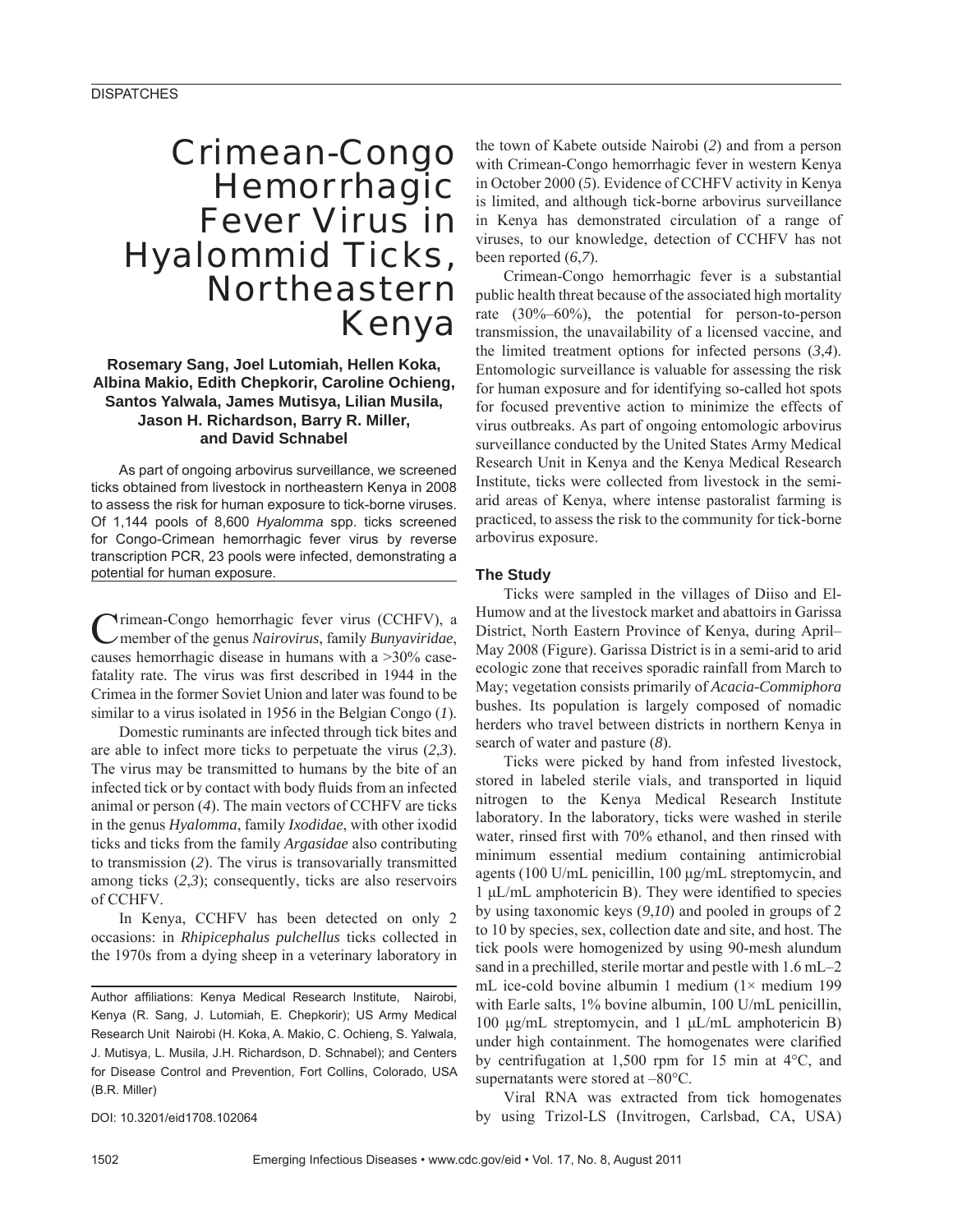reagent, according to the manufacturer's instructions. RNA was screened by reverse transcription PCR (*11*) to amplify a 536-bp fragment of the gene encoding for the nucleocapsid protein in the small (S) segment of the



Figure. Location of Garissa District (A, box) in North Eastern Province, Kenya, and tick collection sites (B).

CCHFV genome by using the following primers (*12*): CCHF F2 (5′-TGGACACCTTCACAAACTC-3′) and R3 (5′-GACAAATTCCCTGCACCA-3′), positions 135–153 and 653- 670, respectively, on the reference strain CCHFV 10200.

Electrophoresis of the PCR products was performed by using 1% agarose gels in Tris-acetate-EDTA buffer containing ethidium bromide; product bands were visualized and documented with the Canon UVP PhotoDoc-It gel imaging system (UVP, LLC, Upland, CA, USA) mounted with a digital camera. The PCR products of a subset of 4 of the CCHFV-positive homogenates were purified by using the OIAquick PCR Purification Kit (QIAGEN Sciences, Germantown, MD, USA), according to the manufacturer's instructions, and sequenced by using the BigDye Terminator version 3.1 Cycle Sequencing Kit (Applied Biosystems, Foster City, CA, USA) and the ABI 3730 and automated 3130xl Genetic Analyzer (Applied Biosystems). The sequences were analyzed by using the Basic Local Alignment Search Tool (BLAST; http://blast. ncbi.nlm.nih.gov/Blast.cgi) and the GenBank database to confirm the identity of the virus. Data (including tick species, collection site, animal host, and virologic test results) were entered into an Excel database (Microsoft Corp., Redmond, WA, USA) and analyzed by using pivot tables. A total of 8,600 ticks, of 3 genera and 8 species, were sampled primarily from camels, cattle, goats, and sheep, principally *Hyalomma rufipes* and *Hy. truncatum*. Ticks of the genus *Hyalomma* were sampled 3× more frequently in Diiso than in El-Humow (Table). CCHFV was detected in 23 *Hyalomma* spp. tick pools from Diiso and the Garissa slaughterhouse, including 4 pools of *Hy. rufipes* (3 from cattle and 1 from a camel), 18 pools of *Hy. truncatum* (14 from cattle and 4 from camels), and 1 unidentified *Hyalomma* species (Table) in which single DNA bands corresponding to the predicted 536-bp PCR product were detected.

# **Conclusions**

The detection of CCHFV in pools of *Hyalomma* spp. ticks from Diiso village and the Garissa District slaughterhouse provides strong evidence of CCHFV presence in northeastern Kenya and indicates that CCHFV circulation in Kenya is underestimated. CCHFV was detected only in ticks collected from cattle and a camel. Livestock play a role in the amplification of the virus because the animals become viremic for 7 days (*2*,*3*), during which time they can infect more ticks. Our findings indicate that CCHFV circulates in northeastern Kenya with substantial involvement of camels and cattle. The detection of CCHFV in ticks from camels at the slaughterhouse also suggests the potential of exposure for abattoir workers. The presence of CCHFV among hyalommid ticks in northern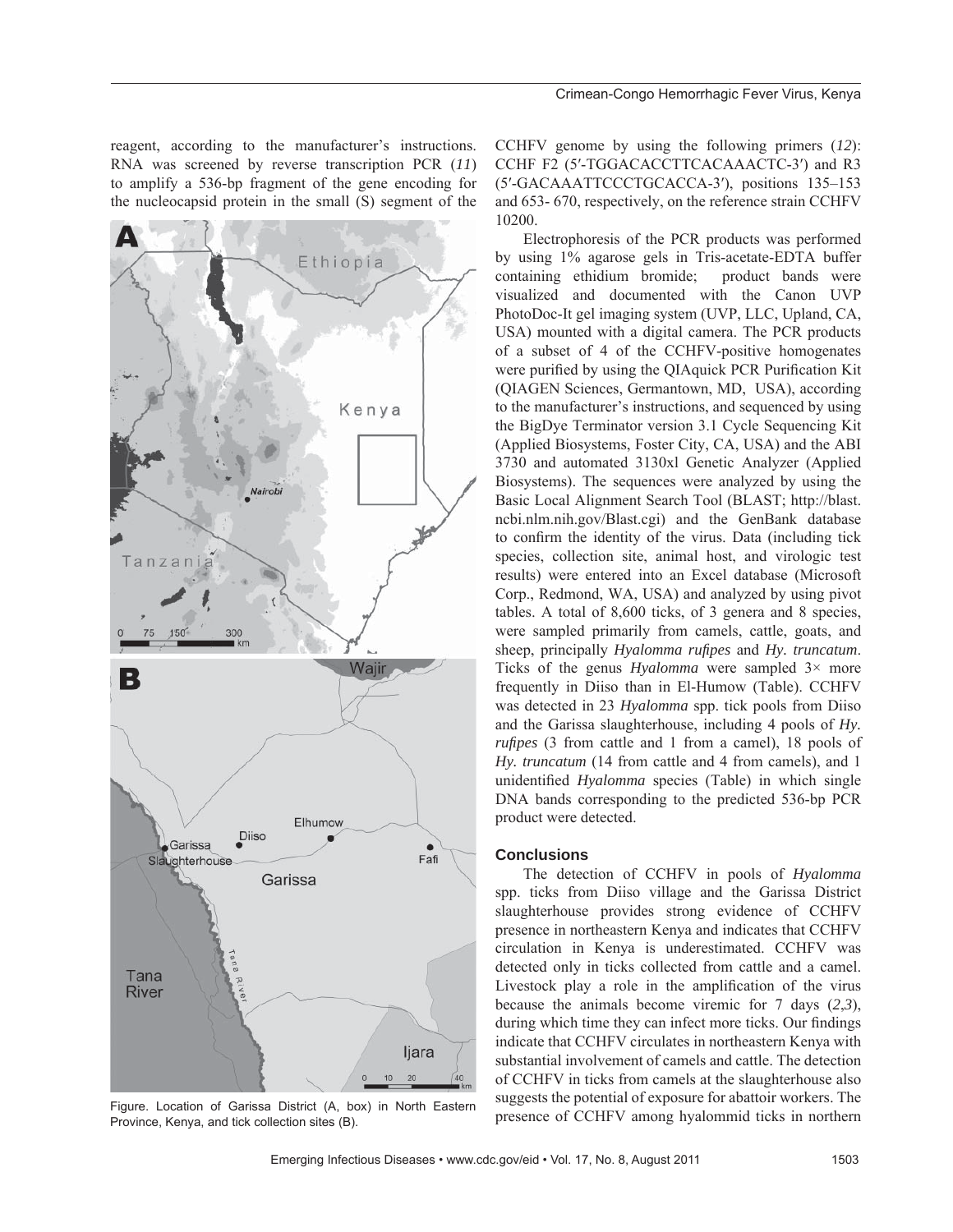# **DISPATCHES**

|  | Table. Ticks species sampled from different livestock animals from 4 sites within Garissa District, northeastern Kenya, and CCHFV |  |  |  |  |
|--|-----------------------------------------------------------------------------------------------------------------------------------|--|--|--|--|
|  | infection detected from tick pools, April–May 2008*                                                                               |  |  |  |  |

|                                           |                              |                | No. pools      | No. CCHFV-     |
|-------------------------------------------|------------------------------|----------------|----------------|----------------|
| Site and animal                           | <b>Tick species</b>          | No. ticks      | tested         | positive pools |
| El-Humow village                          |                              |                |                |                |
| Goat                                      | Amblyomma variegatum         | 64             | 16             | 0              |
| Goat                                      | Am. gemma                    | 47             | 6              | 0              |
| Cattle                                    | Am. lepidum                  | 48             | 6              | 0              |
| Camel                                     | Rhipicephalus appendiculatus | 94             | 12             | 0              |
| Camel                                     | Hyalomma rufipes             | 17             | 3              | 0              |
| Cattle                                    | Hy. rufipes                  | 124            | 16             | 0              |
| Sheep                                     | Hy. rufipes                  | 50             | $\overline{7}$ | 0              |
| Camel                                     | Hy. truncatum                | 22             | 3              | 0              |
| Cattle                                    | Hy. truncatum                | 623            | 81             | 0              |
| Sheep                                     | Hy. truncatum                | 24             | 3              | 0              |
| Cattle                                    | Hyaloma sp.                  | 73             | 10             | 0              |
| Cattle                                    | Rh. pulchellus               | 748            | 94             | 0              |
| Sheep                                     | Rh. pulchellus               | 162            | 21             | 0              |
| Diiso village                             |                              |                |                |                |
| Cattle                                    | Hy. rufipes                  | 160            | 20             | 3              |
| Camel                                     | Hy. truncatum                | 1,034          | 132            | 4              |
| Cattle                                    | Hy. truncatum                | 1,513          | 191            | 14             |
| Camel                                     | Hyalomma sp.                 | 191            | 24             | 0              |
| Cattle                                    | Hyalomma sp.                 | 192            | 59             | 1              |
| Camel                                     | Rh. pulchellus               | 168            | 21             | 0              |
| Cattle                                    | Rh. pulchellus               | 1,297          | 163            | 0              |
| Goat                                      | Rh. pulchellus               | 420            | 53             | 0              |
| Livestock market                          |                              |                |                |                |
| Cattle                                    | Hy. truncatum                | 266            | 34             | 0              |
| Cattle                                    | Hyalomma sp.                 | $\overline{7}$ | $\mathbf{1}$   | 0              |
| Slaughterhouse                            |                              |                |                |                |
| Camel                                     | Hy. rufipes                  | 90             | 12             | 1              |
| Camel                                     | Hy. truncatum                | 642            | 81             | 0              |
| Camel                                     | Hyalomma sp.                 | 76             | 19             | 0              |
| Camel                                     | Rh. pulchellus               | 448            | 56             | 0              |
| <b>Totals</b>                             |                              | 8,600          | 1,144          | 23             |
| $*$ COLIEV Canan<br>marshaaig fouar virus |                              |                |                |                |

\*CCHFV, Congo-Crimean hemorrhagic fever virus.

Kenya highlights the risk to the resident population and requires the assessment of human exposure. Health care workers must therefore help create awareness among the population and take steps to prepare for and prevent outbreaks.

### **Acknowledgment**

We thank Dunstone Beti, Reuben Lugalia, John Gachoya, David Oulo, and Daniel Ngonga for technical support.

This work received financial support from the Global Disease Detection Program (Centers for Disease Control and Prevention) and the Armed Forces Health and Surveillance Center–Walter Reed Project, Kenya.

Dr Sang is the head of the Arbovirus and Viral Hemorrhagic Fever Laboratory at the Kenya Medical Research Institute. Her interests include the mechanisms of arbovirus maintenance and spread in ecosystems.

#### **References**

- 1. Watts DM, Ksiazek TG, Linthicum KJ, Hoogstraal H. Crimean-Congo hemorrhagic fever. In: Monath TP, editor. The arboviruses: epidemiology and ecology, vol. 2. Boca Raton (FL): CRC Press; 1989.
- 2. Hoogstraal H. The epidemiology of tick-borne Crimean-Congo hemorrhagic fever in Asia, Europe, and Africa. J Med Entomol. 1979;15:307–17.
- 3. Mardani M, Keshtkar-Jahromi M. Crimean-Congo hemorrhagic fever. Arch Iran Med. 2007;10:204–14.
- 4. Burney MI, Ghafoor A, Saleen M, Webb PA, Casals J. Nosocomial outbreak of viral hemorrhagic fever caused by Crimean hemorrhagic fever-Congo virus in Pakistan, January 1976. Am J Trop Med Hyg. 1980;29:941–7.
- 5. Dunster L, Dunster M, Ofula V, Beti D, Kazooba-Voskamp F, Burt F, et al. First documentation of human Crimean-Congo hemorrhagic fever, Kenya. Emerg Infect Dis. 2002;8:1005–6.
- 6. Johnson BK, Chanas AC, Squires EJ, Shockley P, Simpson DI, Parsons J, et al. Arbovirus isolations from ixodid tick infesting livestock, Kano Plain, Kenya. Trans R Soc Trop Med Hyg. 1980;74:732–7. doi:10.1016/0035-9203(80)90188-1